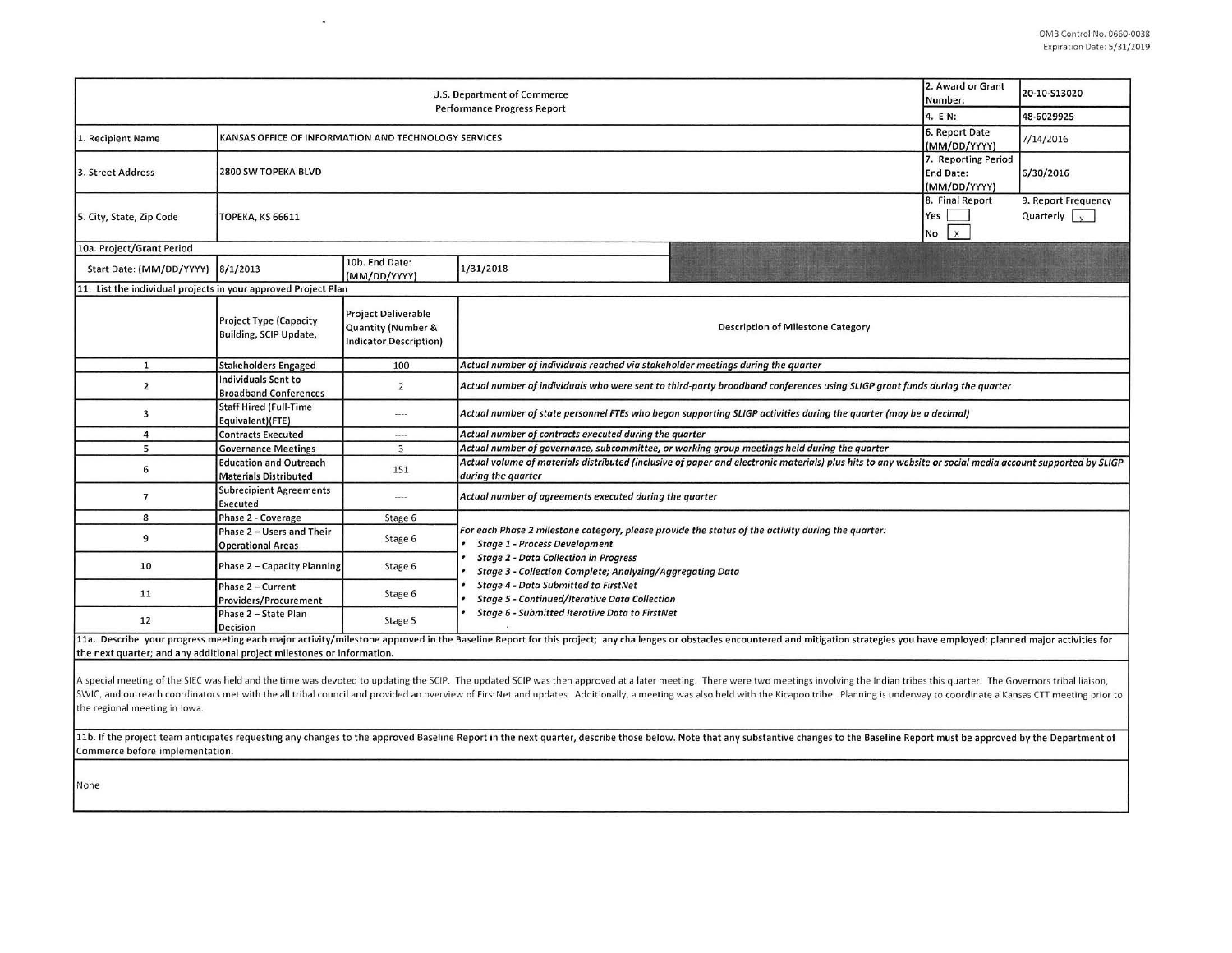|                                                 | 11c. Provide any other information that would be useful to NTIA as it assesses this project's progress.                                                                                                                        |                               |                                                      |                      |                               |                   |                 |                                         |                                          |
|-------------------------------------------------|--------------------------------------------------------------------------------------------------------------------------------------------------------------------------------------------------------------------------------|-------------------------------|------------------------------------------------------|----------------------|-------------------------------|-------------------|-----------------|-----------------------------------------|------------------------------------------|
| No comments this quarter.                       |                                                                                                                                                                                                                                |                               |                                                      |                      |                               |                   |                 |                                         |                                          |
|                                                 | 11d. Describe any success stories or best practices you have identified. Please be as specific as possible.                                                                                                                    |                               |                                                      |                      |                               |                   |                 |                                         |                                          |
|                                                 | Continuing outreach by providing Phase 2 information back to the counties that participated in the data gathering process and keeping the SIEC engaged, involving them in ongoing activities including the upcoming CTT and QP |                               |                                                      |                      |                               |                   |                 |                                         |                                          |
| 12. Personnel                                   |                                                                                                                                                                                                                                |                               |                                                      |                      |                               |                   |                 |                                         |                                          |
|                                                 | 12a. If the project is not fully staffed, describe how any lack of staffing may impact the project's time line and when the project will be fully staffed.                                                                     |                               |                                                      |                      |                               |                   |                 |                                         |                                          |
|                                                 | 12b. Staffing Table - Please include all staff that have contributed time to the project. Please do not remove individuals from this table.                                                                                    |                               |                                                      |                      |                               |                   |                 |                                         |                                          |
| Job Title                                       | FTE%                                                                                                                                                                                                                           |                               | Project (s) Assigned                                 |                      |                               |                   |                 |                                         |                                          |
| <b>SWIC</b>                                     | 0.54                                                                                                                                                                                                                           |                               | Provide oversight of all SLIGP activities            |                      |                               |                   |                 |                                         |                                          |
| <b>OEC Trainer</b>                              | 0.00                                                                                                                                                                                                                           |                               | Dissemination of SLIGP information to general public |                      |                               |                   |                 |                                         | No Change                                |
| <b>OEC Trainer</b>                              | 0.00                                                                                                                                                                                                                           |                               | Dissemination of SLIGP information to general public |                      |                               |                   |                 |                                         |                                          |
| <b>Outreach Coordinator</b>                     | 1.00                                                                                                                                                                                                                           |                               | Education and outreach of PSBN to general public     |                      |                               |                   |                 |                                         |                                          |
| <b>Outreach Coordinator</b>                     | 1.00                                                                                                                                                                                                                           |                               | Education and outreach of PSBN to general public     |                      |                               |                   |                 |                                         |                                          |
| <b>Grant Administrator</b>                      | 1.00                                                                                                                                                                                                                           |                               | Administer SLIGP grant                               |                      |                               |                   |                 |                                         |                                          |
| 13. Subcontracts (Vendors and/or Subrecipients) |                                                                                                                                                                                                                                |                               |                                                      |                      |                               |                   |                 |                                         | No Change                                |
|                                                 | 13a. Subcontracts Table - Include all subcontractors. The totals from this table must equal the "Subcontracts Total" in Question 14f.                                                                                          |                               |                                                      |                      |                               |                   |                 |                                         |                                          |
| Name                                            | <b>Subcontract Purpose</b>                                                                                                                                                                                                     |                               | Type<br>(Vendor/Subrec.)                             | RFP/RFQ Issued (Y/N) | Contract<br>Executed<br>(Y/N) | <b>Start Date</b> | <b>End Date</b> | <b>Total Federal Funds</b><br>Allocated | <b>Total Matching Funds</b><br>Allocated |
| <b>KUCR</b>                                     |                                                                                                                                                                                                                                | GIS, data processing, mapping |                                                      | N                    | Y                             | 7/21/2015         | 8/31/2015       | \$32,155.00                             | \$0.00                                   |
| <b>KUCR</b>                                     | GIS, data processing, mapping                                                                                                                                                                                                  |                               | Vendor                                               | И                    | Y                             | 10/26/2015        | 12/31/2015      | \$25,495.00                             | \$0.00                                   |
|                                                 |                                                                                                                                                                                                                                |                               |                                                      |                      |                               |                   |                 | \$57,650.00                             |                                          |
|                                                 | 13b. Describe any challenges encountered with vendors and/or subrecipients.                                                                                                                                                    |                               |                                                      |                      |                               |                   |                 |                                         |                                          |
|                                                 |                                                                                                                                                                                                                                |                               |                                                      |                      |                               |                   |                 |                                         |                                          |
|                                                 |                                                                                                                                                                                                                                |                               |                                                      |                      |                               |                   |                 |                                         |                                          |